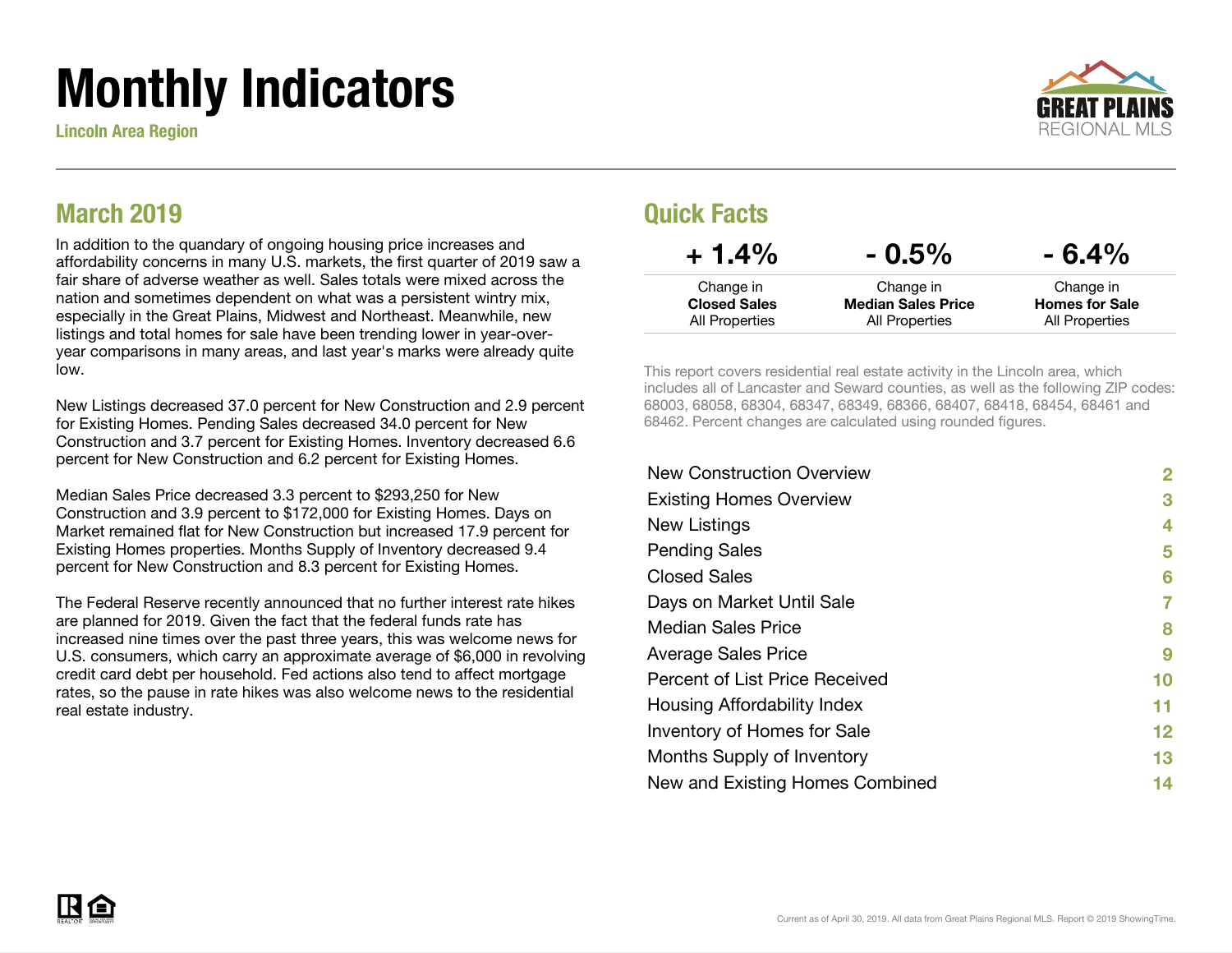#### New Construction Overview

Key metrics by report month and for year-to-date (YTD) starting from the first of the year. New Construction properties only.



| <b>Key Metrics</b>                    | <b>Historical Sparkbars</b>                                        | 3-2018    | 3-2019    | % Change | <b>YTD 2018</b> | <b>YTD 2019</b> | % Change |
|---------------------------------------|--------------------------------------------------------------------|-----------|-----------|----------|-----------------|-----------------|----------|
| <b>New Listings</b>                   | $9 - 2017$<br>$3 - 2017$<br>$3 - 2018$<br>$9 - 2018$<br>$3 - 2019$ | 138       | 87        | $-37.0%$ | 381             | 308             | $-19.2%$ |
| <b>Pending Sales</b>                  | $9 - 2017$<br>$3 - 2017$<br>$3 - 2018$<br>$9 - 2018$<br>$3 - 2019$ | 94        | 62        | $-34.0%$ | 210             | 186             | $-11.4%$ |
| <b>Closed Sales</b>                   | $9 - 2017$<br>$3 - 2018$<br>$9 - 2018$<br>$3 - 2019$<br>$3 - 2017$ | 58        | 74        | $+27.6%$ | 149             | 163             | $+9.4%$  |
| Days on Market Until Sale             | $9 - 2017$<br>$3 - 2018$<br>$9 - 2018$<br>$3 - 2019$<br>$3 - 2017$ | 51        | 51        | 0.0%     | 42              | 47              | $+11.9%$ |
| <b>Median Sales Price</b>             | $3 - 2017$<br>$9 - 2017$<br>$3 - 2018$<br>$9 - 2018$<br>$3 - 2019$ | \$303,248 | \$293,250 | $-3.3%$  | \$300,000       | \$297,000       | $-1.0%$  |
| <b>Average Sales Price</b>            | $3 - 2017$<br>$3 - 2018$<br>$9 - 2017$<br>$9 - 2018$<br>$3 - 2019$ | \$295,929 | \$307,806 | $+4.0%$  | \$306,580       | \$302,469       | $-1.3%$  |
| <b>Percent of List Price Received</b> | $3 - 2017$<br>$9 - 2017$<br>$3 - 2018$<br>$9 - 2018$<br>$3 - 2019$ | 101.2%    | 100.6%    | $-0.6%$  | 100.9%          | 100.4%          | $-0.5%$  |
| <b>Housing Affordability Index</b>    | $3 - 2018$<br>$9 - 2018$<br>$3 - 2019$<br>$3 - 2017$<br>$9 - 2017$ | 104       | 107       | $+2.9%$  | 105             | 106             | $+1.0%$  |
| <b>Inventory of Homes for Sale</b>    | $3 - 2017$<br>$9 - 2017$<br>$3 - 2018$<br>$9 - 2018$<br>$3 - 2019$ | 316       | 295       | $-6.6%$  |                 |                 |          |
| <b>Months Supply of Inventory</b>     | $3 - 2017$<br>$9 - 2017$<br>$3 - 2018$<br>$9 - 2018$<br>$3 - 2019$ | 5.3       | 4.8       | $-9.4%$  |                 |                 |          |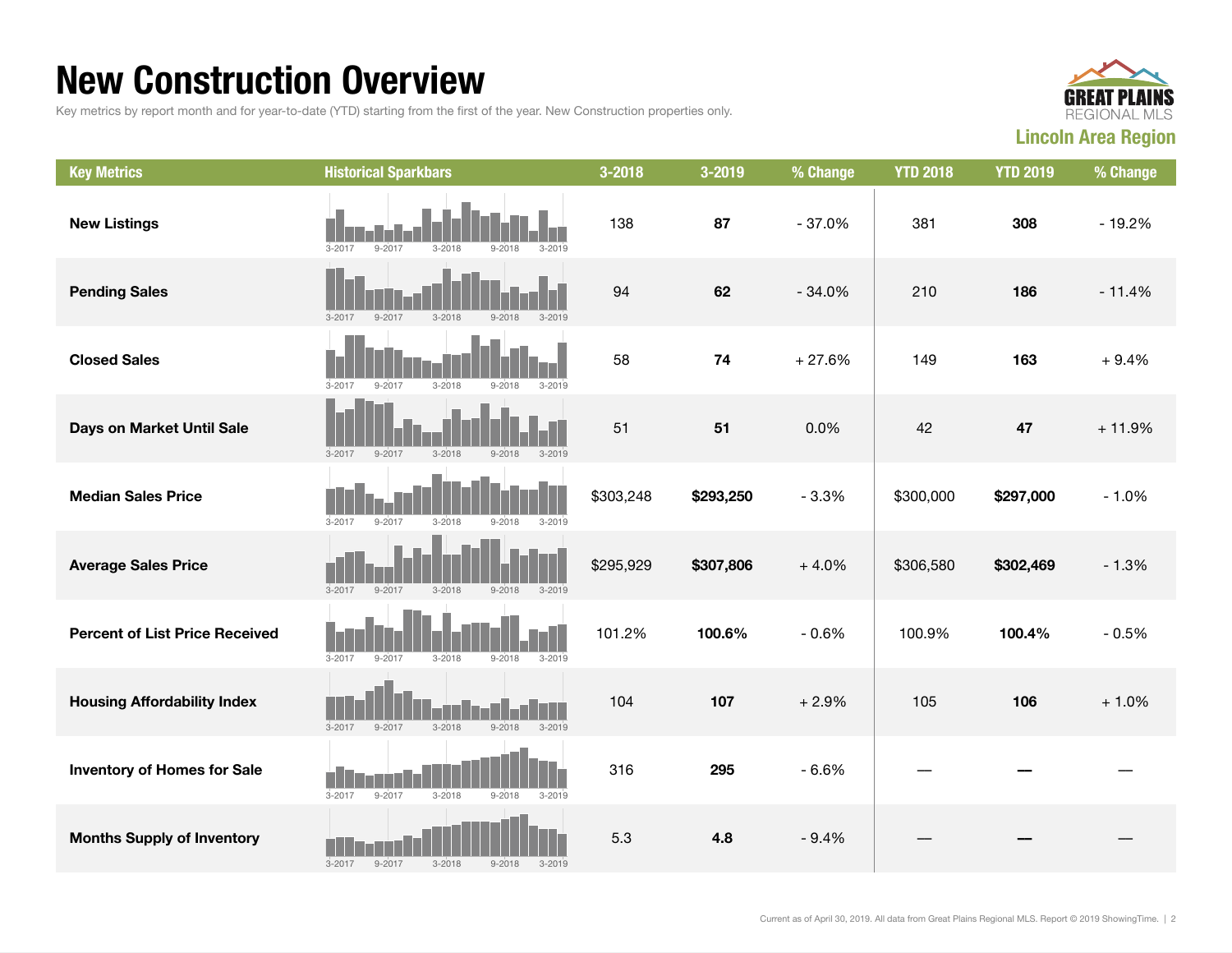### Existing Homes Overview

Key metrics by report month and for year-to-date (YTD) starting from the first of the year. Existing Homes properties only.



| <b>Key Metrics</b>                    | <b>Historical Sparkbars</b>                                        | 3-2018    | 3-2019    | % Change | <b>YTD 2018</b> | <b>YTD 2019</b> | % Change |
|---------------------------------------|--------------------------------------------------------------------|-----------|-----------|----------|-----------------|-----------------|----------|
| <b>New Listings</b>                   | $3 - 2018$<br>$3 - 2017$<br>$9 - 2017$<br>$9 - 2018$<br>$3 - 2019$ | 378       | 367       | $-2.9%$  | 934             | 1,034           | $+10.7%$ |
| <b>Pending Sales</b>                  | $3 - 2018$<br>$9 - 2018$<br>$3 - 2017$<br>$9 - 2017$<br>$3 - 2019$ | 352       | 339       | $-3.7%$  | 850             | 914             | $+7.5%$  |
| <b>Closed Sales</b>                   | $3 - 2017$<br>$9 - 2017$<br>$3 - 2018$<br>$9 - 2018$<br>$3 - 2019$ | 292       | 281       | $-3.8%$  | 678             | 722             | $+6.5%$  |
| Days on Market Until Sale             | $3 - 2018$<br>$9 - 2018$<br>$3 - 2019$<br>$3 - 2017$<br>$9 - 2017$ | 28        | 33        | $+17.9%$ | 31              | 34              | $+9.7%$  |
| <b>Median Sales Price</b>             | $3 - 2017$<br>$9 - 2017$<br>$3 - 2018$<br>$9 - 2018$<br>$3 - 2019$ | \$179,000 | \$172,000 | $-3.9%$  | \$173,250       | \$172,750       | $-0.3%$  |
| <b>Average Sales Price</b>            | $3 - 2017$<br>$9 - 2017$<br>$3 - 2018$<br>$9 - 2018$<br>$3 - 2019$ | \$205,854 | \$205,910 | $+0.0%$  | \$203,930       | \$203,850       | 0.0%     |
| <b>Percent of List Price Received</b> | $3 - 2017$<br>$9 - 2017$<br>$3 - 2018$<br>$9 - 2018$<br>$3 - 2019$ | 99.2%     | 98.1%     | $-1.1%$  | 98.6%           | 97.8%           | $-0.8%$  |
| <b>Housing Affordability Index</b>    | $3 - 2017$<br>$9 - 2017$<br>$3 - 2018$<br>$9 - 2018$<br>$3 - 2019$ | 177       | 183       | $+3.4%$  | 183             | 182             | $-0.5%$  |
| <b>Inventory of Homes for Sale</b>    | $3 - 2017$<br>$3 - 2018$<br>$9 - 2017$<br>$9 - 2018$<br>$3 - 2019$ | 372       | 349       | $-6.2%$  |                 |                 |          |
| <b>Months Supply of Inventory</b>     | $9 - 2017$<br>$3 - 2018$<br>$9 - 2018$<br>$3 - 2019$<br>$3 - 2017$ | 1.2       | $1.1$     | $-8.3%$  |                 |                 |          |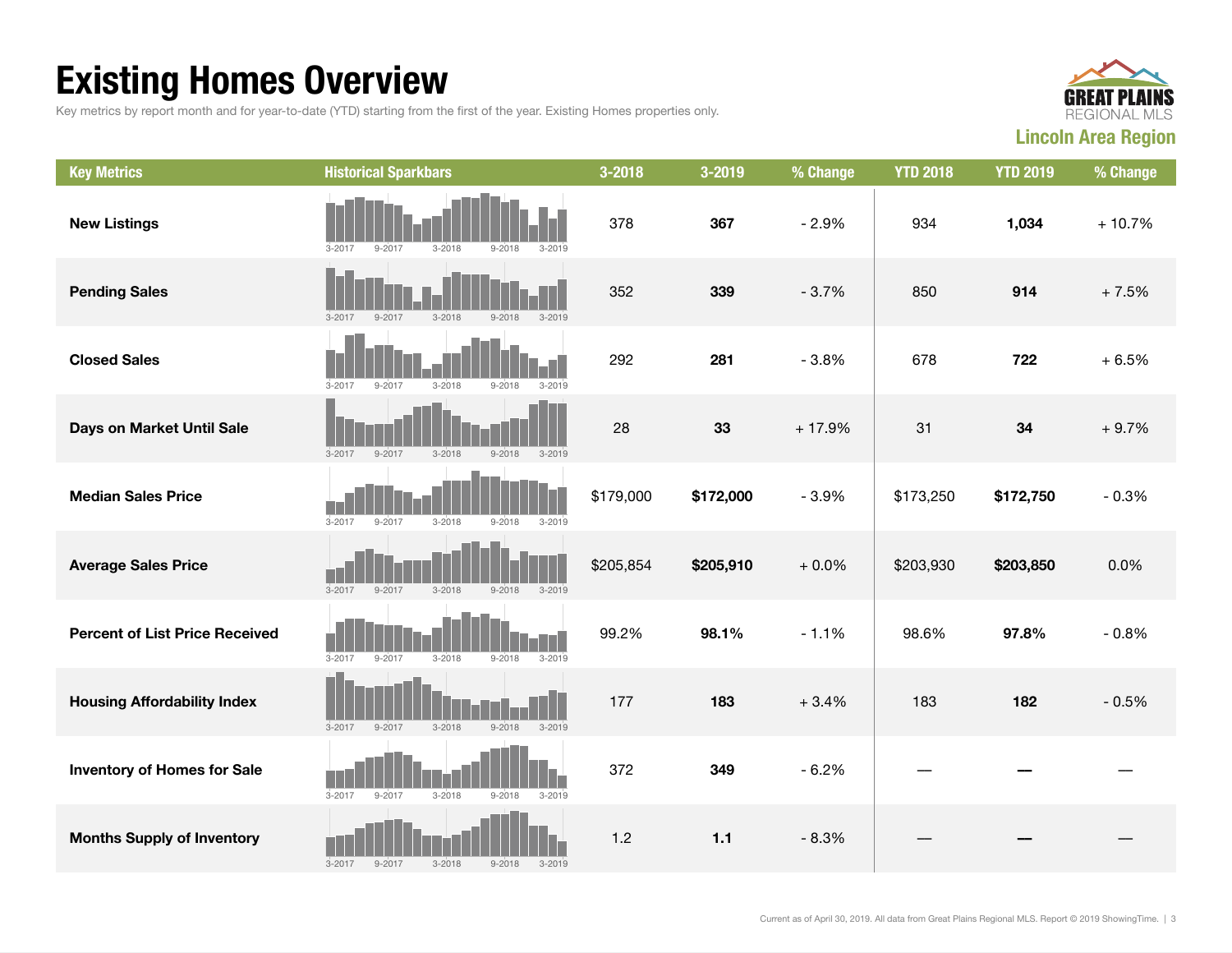### New Listings

A count of the properties that have been newly listed on the market in a given month.





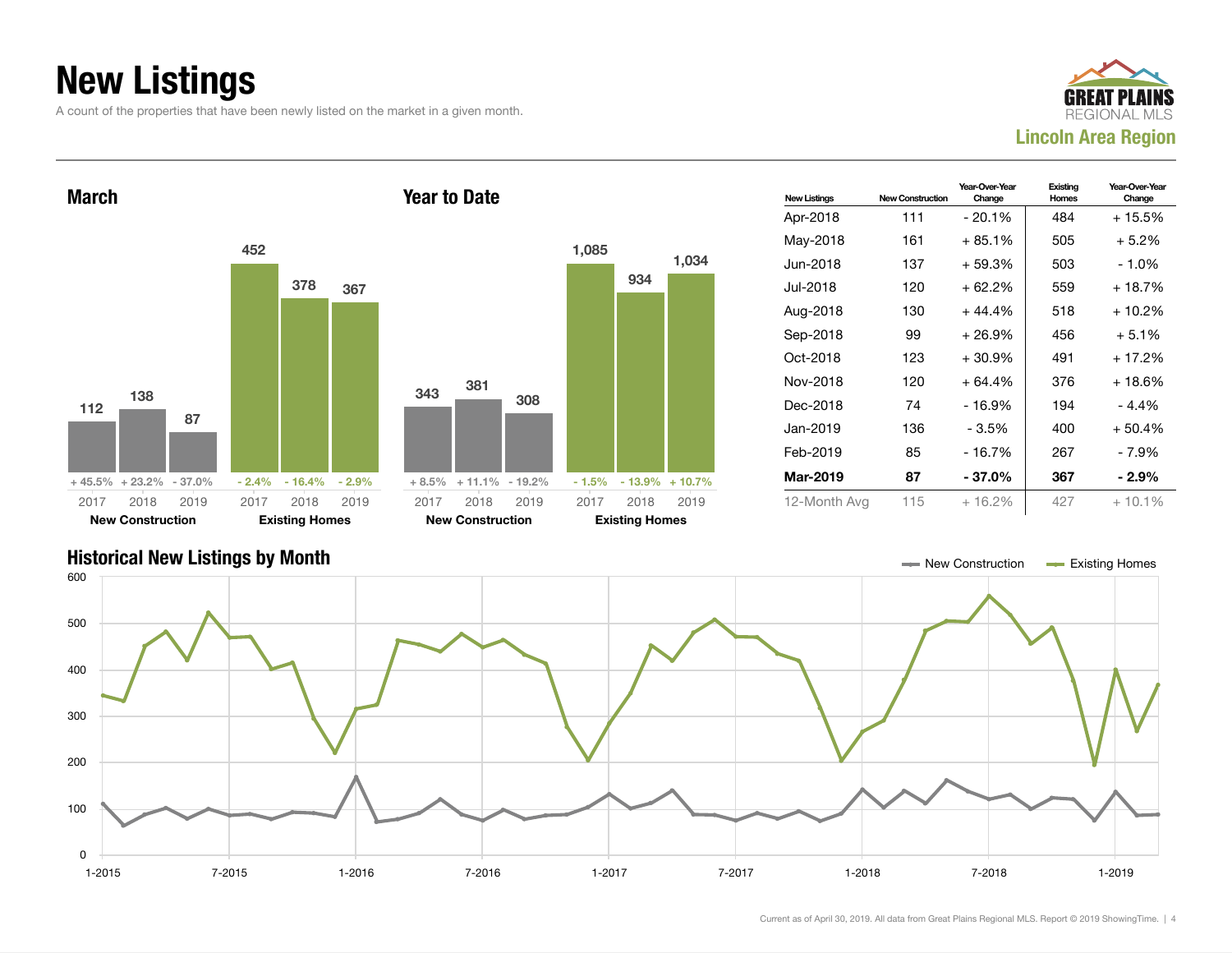### Pending Sales

A count of the properties on which offers have been accepted in a given month.





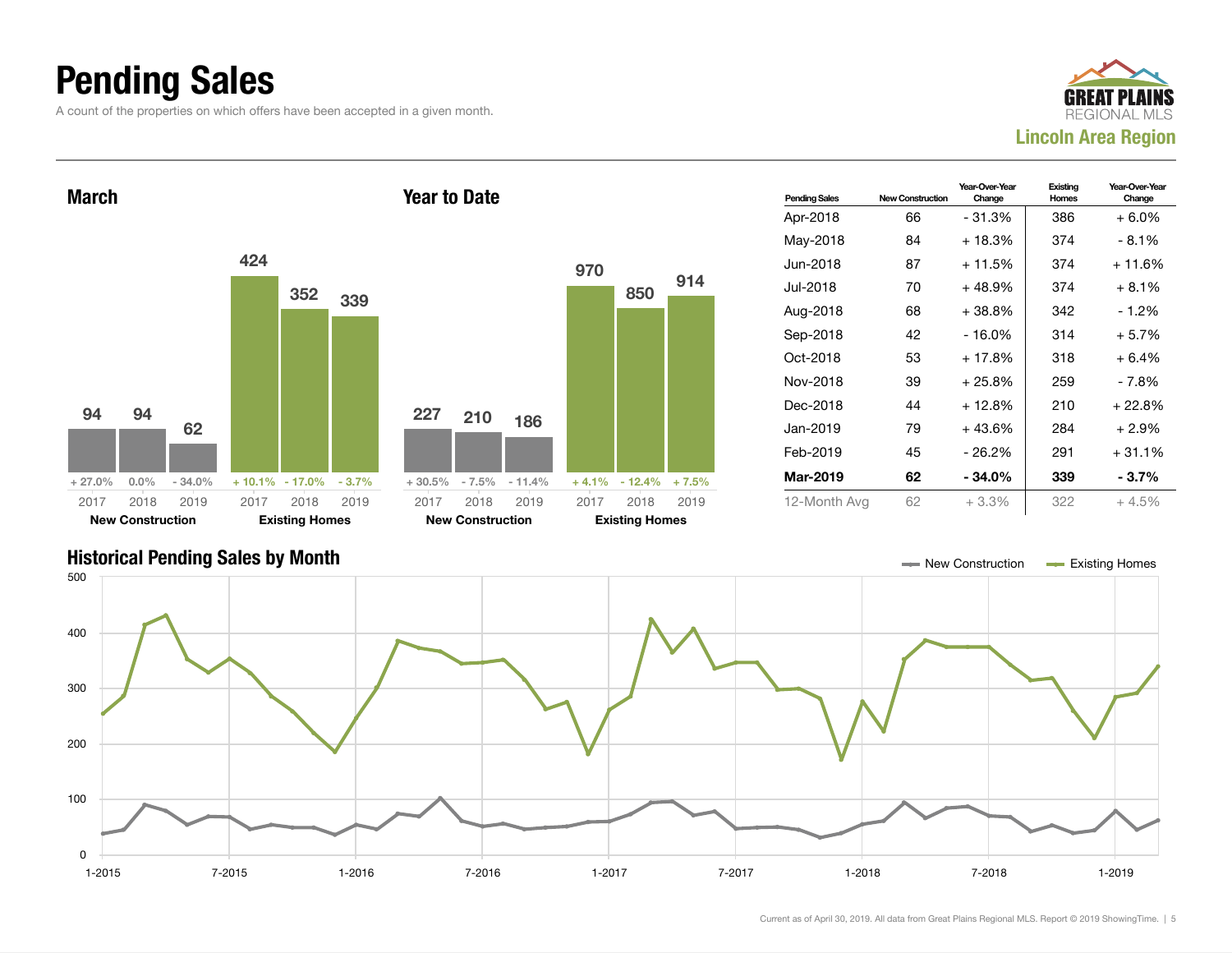#### Closed Sales

A count of the actual sales that closed in a given month.





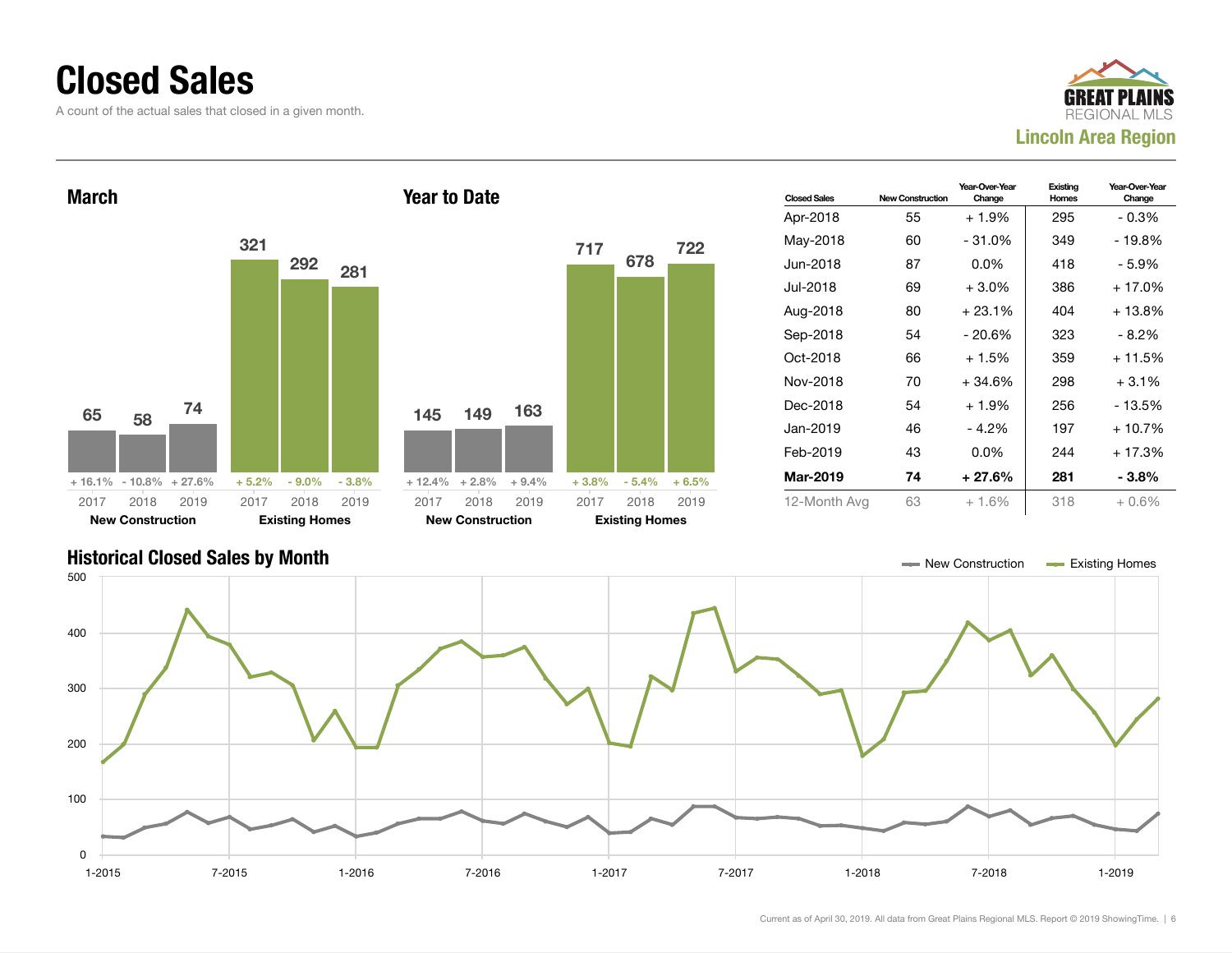#### Days on Market Until Sale

Average number of days between when a property is listed and when an offer is accepted in a given month.





| Days on Market | <b>New Construction</b> | Year-Over-Year<br>Change | Existing<br>Homes | Year-Over-Year<br>Change |
|----------------|-------------------------|--------------------------|-------------------|--------------------------|
| Apr-2018       | 63                      | $+6.8%$                  | 24                | $+4.3%$                  |
| May-2018       | 50                      | $-21.9%$                 | 19                | - 9.5%                   |
| Jun-2018       | 53                      | $-30.3%$                 | 17                | - 5.6%                   |
| Jul-2018       | 69                      | $-4.2%$                  | 13                | - 23.5%                  |
| Aug-2018       | 52                      | $-24.6%$                 | 17                | $-5.6%$                  |
| Sep-2018       | 65                      | - 8.5%                   | 19                | $+5.6%$                  |
| Oct-2018       | 54                      | $+31.7%$                 | 22                | $0.0\%$                  |
| Nov-2018       | 36                      | $-30.8\%$                | 21                | - 12.5%                  |
| Dec-2018       | 56                      | $+21.7%$                 | 32                | $+6.7%$                  |
| Jan-2019       | 39                      | $+8.3%$                  | 35                | + 12.9%                  |
| Feb-2019       | 50                      | $+35.1%$                 | 33                | - 2.9%                   |
| Mar-2019       | 51                      | $0.0\%$                  | 33                | + 17.9%                  |
| 12-Month Avg*  | 53                      | $-8.9%$                  | 23                | $-0.6%$                  |

#### Historical Days on Market Until Sale by Month New York 1999 and New Construction Access Existing Homes

\* Days on Market for all properties from April 2018 through March 2019. This is not the average of the individual figures above.

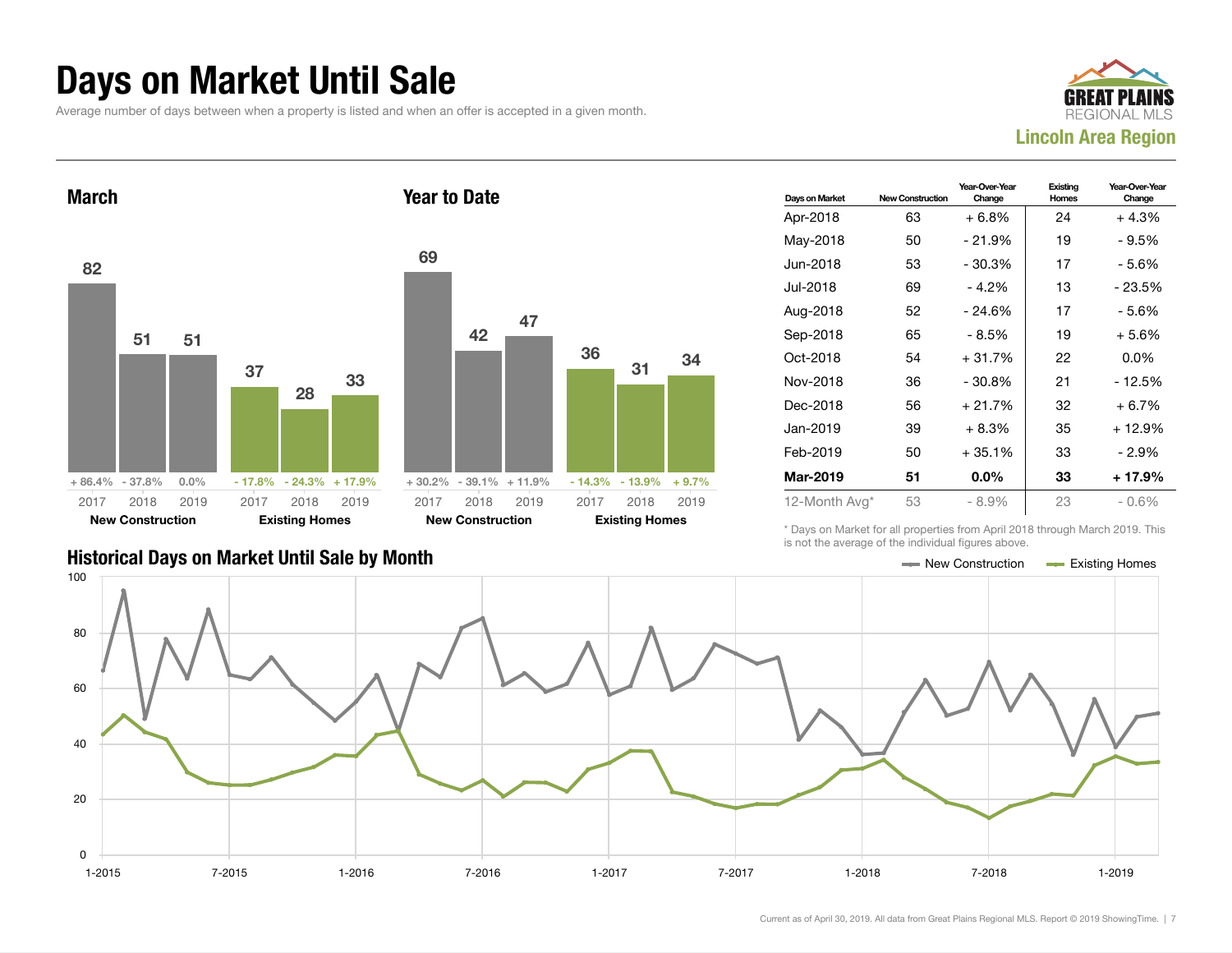#### Median Sales Price

Point at which half of the sales sold for more and half sold for less, not accounting for seller concessions, in a given month.

Year to Date



March





| <b>Median Sales Price</b> | New Construction | Year-Over-Year<br>Change | Existing<br>Homes | Year-Over-Year<br>Change |
|---------------------------|------------------|--------------------------|-------------------|--------------------------|
| Apr-2018                  | \$302,954        | $+6.4%$                  | \$180,000         | + 16.1%                  |
| May-2018                  | \$283,475        | $+1.3%$                  | \$180,000         | $+9.1\%$                 |
| Jun-2018                  | \$306.900        | $+2.3%$                  | \$190.625         | + 10.8%                  |
| Jul-2018                  | \$320,000        | $+20.8\%$                | \$184,750         | + 5.3%                   |
| Aug-2018                  | \$297,975        | + 18.4%                  | \$185,300         | + 5.9%                   |
| Sep-2018                  | \$275,000        | $+16.4%$                 | \$179,900         | $+3.4%$                  |
| Oct-2018                  | \$293,500        | + 8.3%                   | \$178,000         | + 6.3%                   |
| Nov-2018                  | \$278,825        | $+4.0%$                  | \$181,000         | + 8.4%                   |
| Dec-2018                  | \$278,026        | - 4.4%                   | \$179,950         | + 13.2%                  |
| Jan-2019                  | \$300,718        | $+5.8%$                  | \$176,750         | $+8.1%$                  |
| Feb-2019                  | \$291,600        | - 10.2%                  | \$169,250         | - 2.2%                   |
| Mar-2019                  | \$293,250        | - 3.3%                   | \$172,000         | - 3.9%                   |
| 12-Month Avg*             | \$290,000        | + 2.5%                   | \$180,000         | + 6.8%                   |

\* Median Sales Price for all properties from April 2018 through March 2019. This is not the average of the individual figures above.

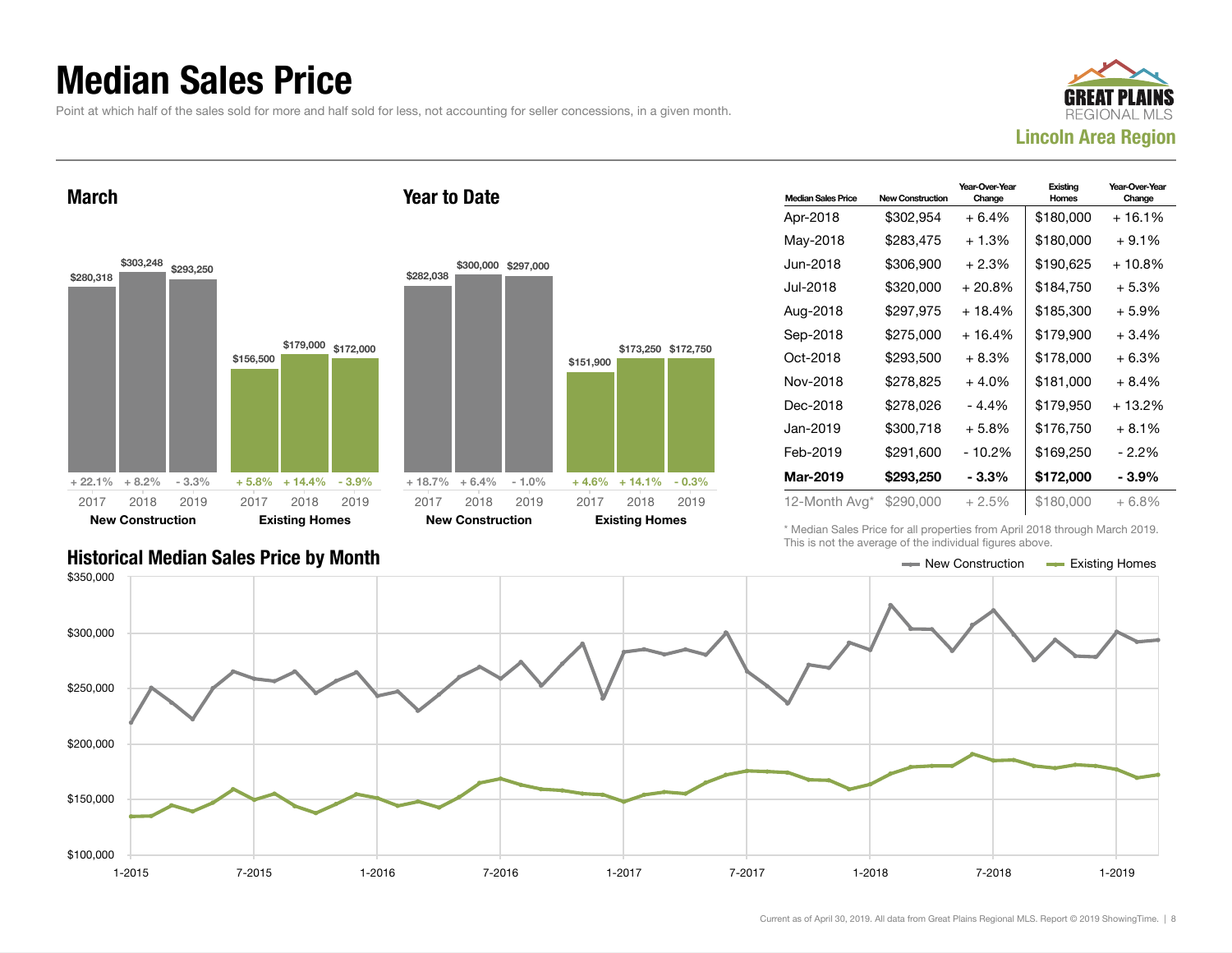#### Average Sales Price

Average sales price for all closed sales, not accounting for seller concessions, in a given month.



March



Year to Date

| <b>Avg. Sales Price</b> | <b>New Construction</b> | Year-Over-Year<br>Change | Existing<br>Homes | Year-Over-Year<br>Change |
|-------------------------|-------------------------|--------------------------|-------------------|--------------------------|
| Apr-2018                | \$295,781               | $+1.9%$                  | \$211,412         | + 14.7%                  |
| May-2018                | \$314,417               | $+4.6%$                  | \$220,872         | + 14.2%                  |
| Jun-2018.               | \$307,072               | $+1.5%$                  | \$223,868         | $+7.2\%$                 |
| Jul-2018                | \$324,826               | $+16.8%$                 | \$214,877         | $+1.1%$                  |
| Aug-2018                | \$324,940               | $+19.1%$                 | \$224,097         | $+9.0\%$                 |
| Sep-2018                | \$277.755               | $+2.4%$                  | \$214,375         | + 5.8%                   |
| Oct-2018                | \$305,161               | $-2.0\%$                 | \$196,518         | $+1.9%$                  |
| Nov-2018                | \$293,881               | $+1.9%$                  | \$208,762         | $+6.7\%$                 |
| Dec-2018                | \$306,336               | - 0.8%                   | \$202,674         | $+3.2\%$                 |
| Jan-2019                | \$297,657               | $+0.8%$                  | \$202,916         | $+3.4%$                  |
| Feb-2019                | \$298,336               | - 10.5%                  | \$202,232         | - 2.7%                   |
| Mar-2019                | \$307,806               | $+4.0%$                  | \$205,910         | + 0.0%                   |
| 12-Month Avg*           | \$305,825               | $+3.7\%$                 | \$211,962         | $+5.8%$                  |

\* Avg. Sales Price for all properties from April 2018 through March 2019. This is not the average of the individual figures above.



#### Historical Average Sales Price by Month **New Article 2008** New Construction Article 2008 New Construction **New Existing Homes**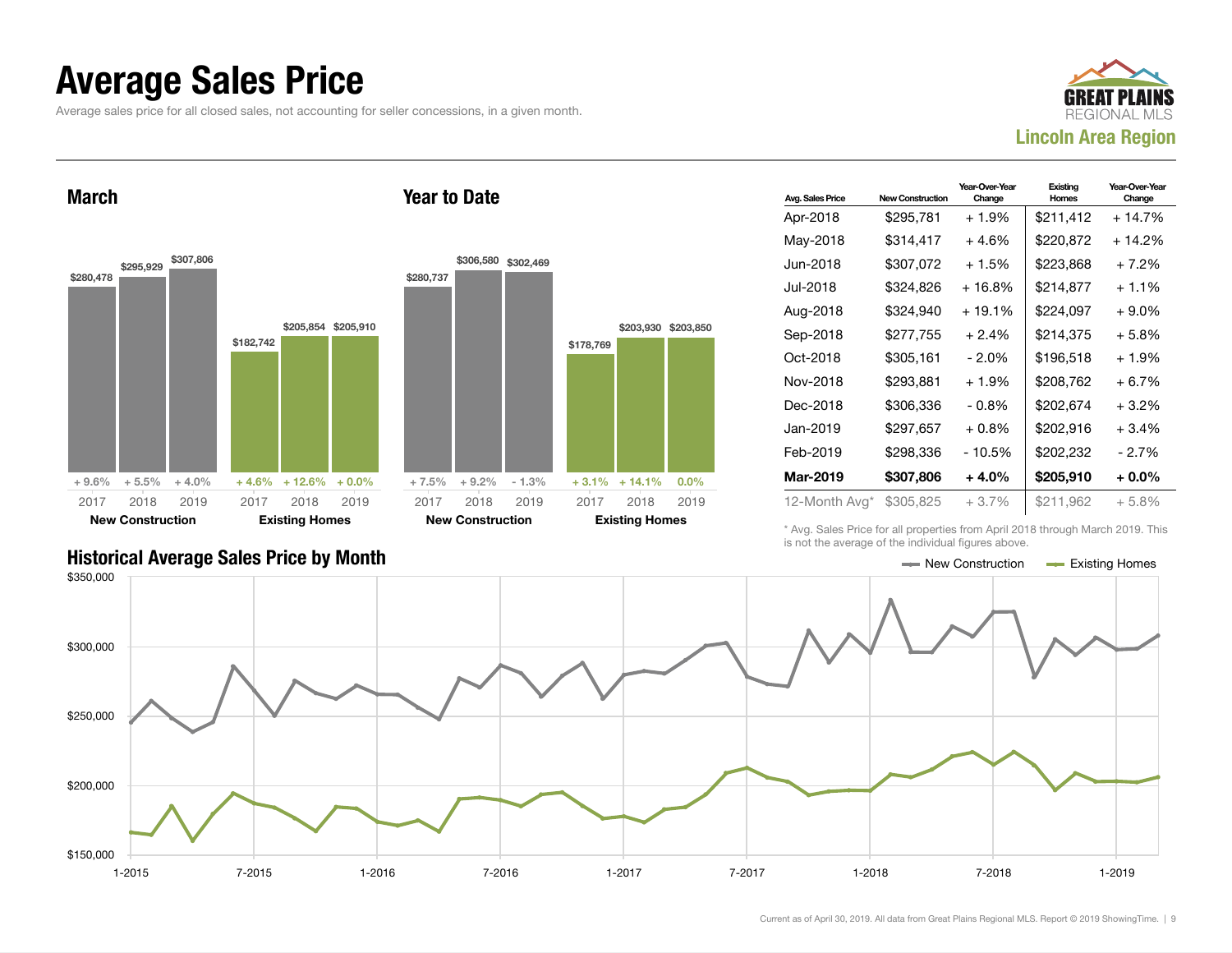### Percent of List Price Received

Percentage found when dividing a property's sales price by its most recent list price, then taking the average for all properties sold in a given month, not accounting for seller concessions.





|                                                           | zu i 9. Triis is not the average of the individual ligures above. |
|-----------------------------------------------------------|-------------------------------------------------------------------|
| <b>Historical Percent of List Price Received by Month</b> | <b>Existing Homes</b><br>$\blacksquare$ New Construction          |

| Pct. of List Price<br>Received | <b>New Construction</b> | Year-Over-Year<br>Change | Existing<br>Homes | Year-Over-Year<br>Change |
|--------------------------------|-------------------------|--------------------------|-------------------|--------------------------|
| Apr-2018                       | 100.1%                  | $0.0\%$                  | 99.1%             | $+0.2%$                  |
| May-2018                       | 100.6%                  | $+0.3\%$                 | 99.9%             | $+0.7%$                  |
| Jun-2018                       | 100.7%                  | $+0.4\%$                 | 99.3%             | $+0.1%$                  |
| Jul-2018                       | 100.7%                  | $-0.3%$                  | 99.6%             | $+0.7%$                  |
| Aug-2018                       | 100.4%                  | $-0.2%$                  | 99.2%             | $+0.6%$                  |
| Sep-2018                       | 101.1%                  | $+0.7\%$                 | 98.9%             | $+0.4%$                  |
| Oct-2018                       | 101.1%                  | $+0.9%$                  | 97.9%             | $-0.6%$                  |
| Nov-2018                       | 99.7%                   | - 1.7%                   | 97.8%             | - 0.6%                   |
| Dec-2018                       | 100.2%                  | $-1.1%$                  | 97.3%             | - 0.6%                   |
| Jan-2019                       | 100.1%                  | $-1.0%$                  | 97.7%             | $+0.1%$                  |
| Feb-2019                       | 100.5%                  | $+0.3\%$                 | 97.6%             | $-0.8\%$                 |
| Mar-2019                       | 100.6%                  | $-0.6\%$                 | 98.1%             | - 1.1%                   |
| 12-Month Avg*                  | 100.5%                  | $-0.2%$                  | 98.7%             | $0.0\%$                  |

\* Pct. of List Price Received for all properties from April 2018 through March 2019. This is not the average of the individual figures above.

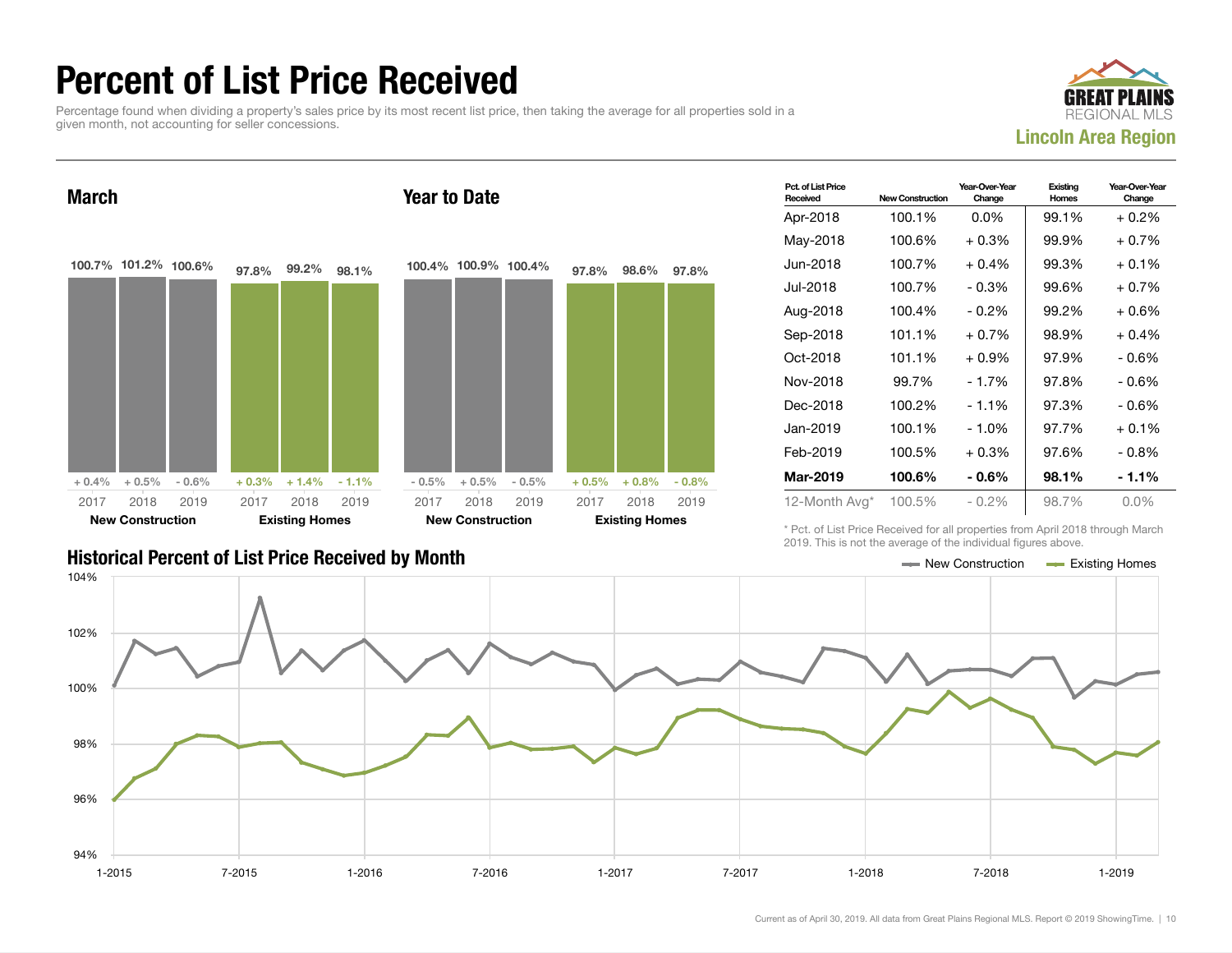## Housing Affordability Index

This index measures housing affordability for the region. For example, an index of 120 means the median household income is 120% of what is necessary to qualify for the median-priced home under prevailing interest rates. A higher number means greater affordability.





| <b>Affordability Index</b> | <b>New Construction</b> | Year-Over-Year<br>Change | Existing<br>Homes | Year-Over-Year<br>Change |
|----------------------------|-------------------------|--------------------------|-------------------|--------------------------|
| Apr-2018                   | 103                     | - 11.2%                  | 173               | - 18.8%                  |
| May-2018                   | 110                     | - 6.8%                   | 173               | - 13.9%                  |
| Jun-2018.                  | 102                     | - 7.3%                   | 164               | - 15.0%                  |
| Jul-2018.                  | 98                      | $-21.6%$                 | 170               | $-10.1%$                 |
| Aug-2018                   | 105                     | $-21.1%$                 | 169               | - 12.0%                  |
| Sep-2018                   | 114                     | - 19.7%                  | 174               | - 9.8%                   |
| Oct-2018                   | 97                      | $-19.8%$                 | 160               | $-18.4%$                 |
| Nov-2018                   | 104                     | $-16.1%$                 | 160               | - 19.6%                  |
| Dec-2018                   | 113                     | $0.0\%$                  | 175               | - 15.5%                  |
| Jan-2019                   | 105                     | - 6.3%                   | 178               | - 8.7%                   |
| Feb-2019                   | 108                     | + 10.2%                  | 186               | $+1.1\%$                 |
| Mar-2019                   | 107                     | $+2.9%$                  | 183               | $+3.4\%$                 |
| 12-Month Avg               | 106                     | $-10.2\%$                | 172               | $-11.8%$                 |

#### Historical Housing Affordability Index by Month New Construction Existing Homes

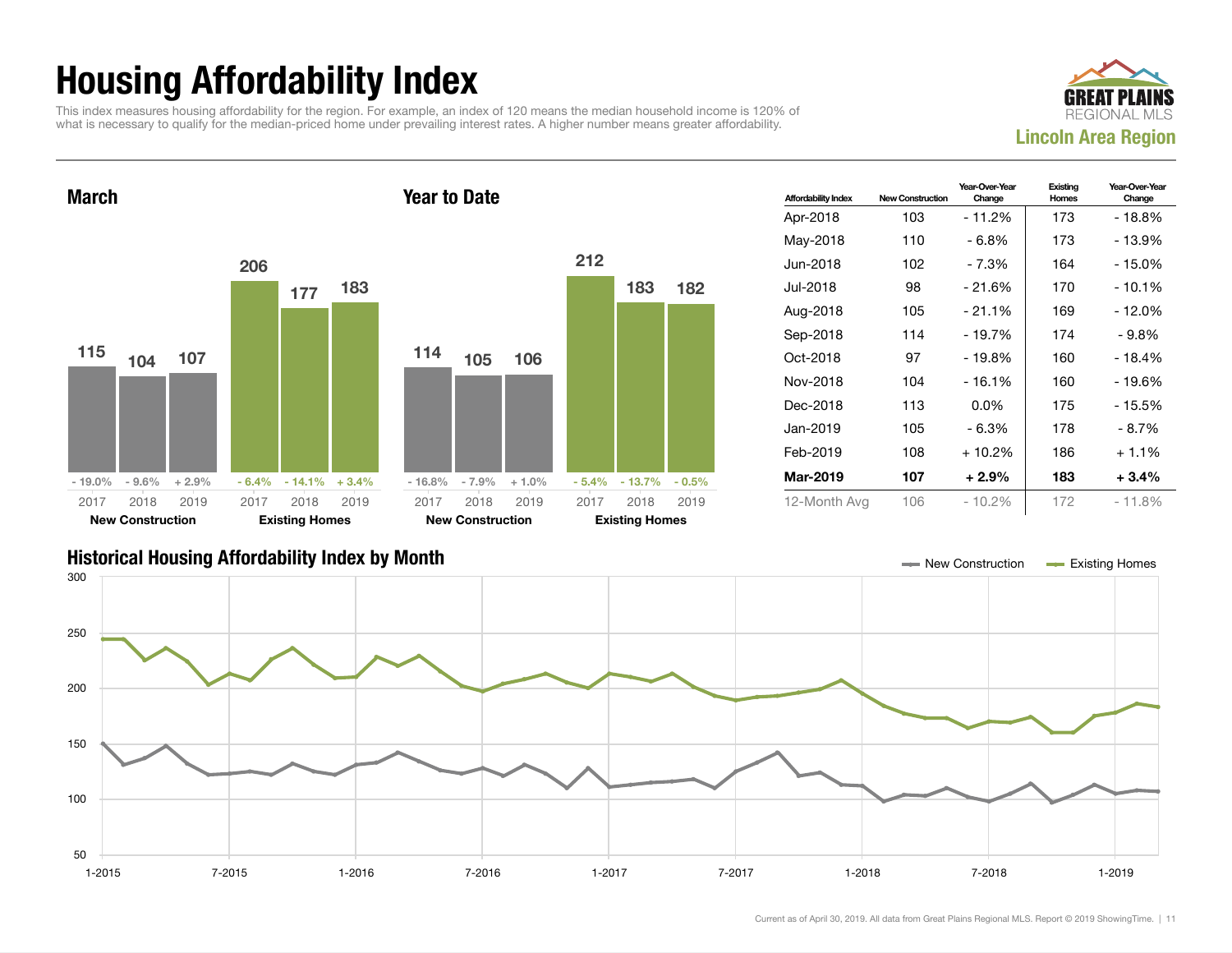#### Inventory of Homes for Sale

The number of properties available for sale in active status at the end of a given month.





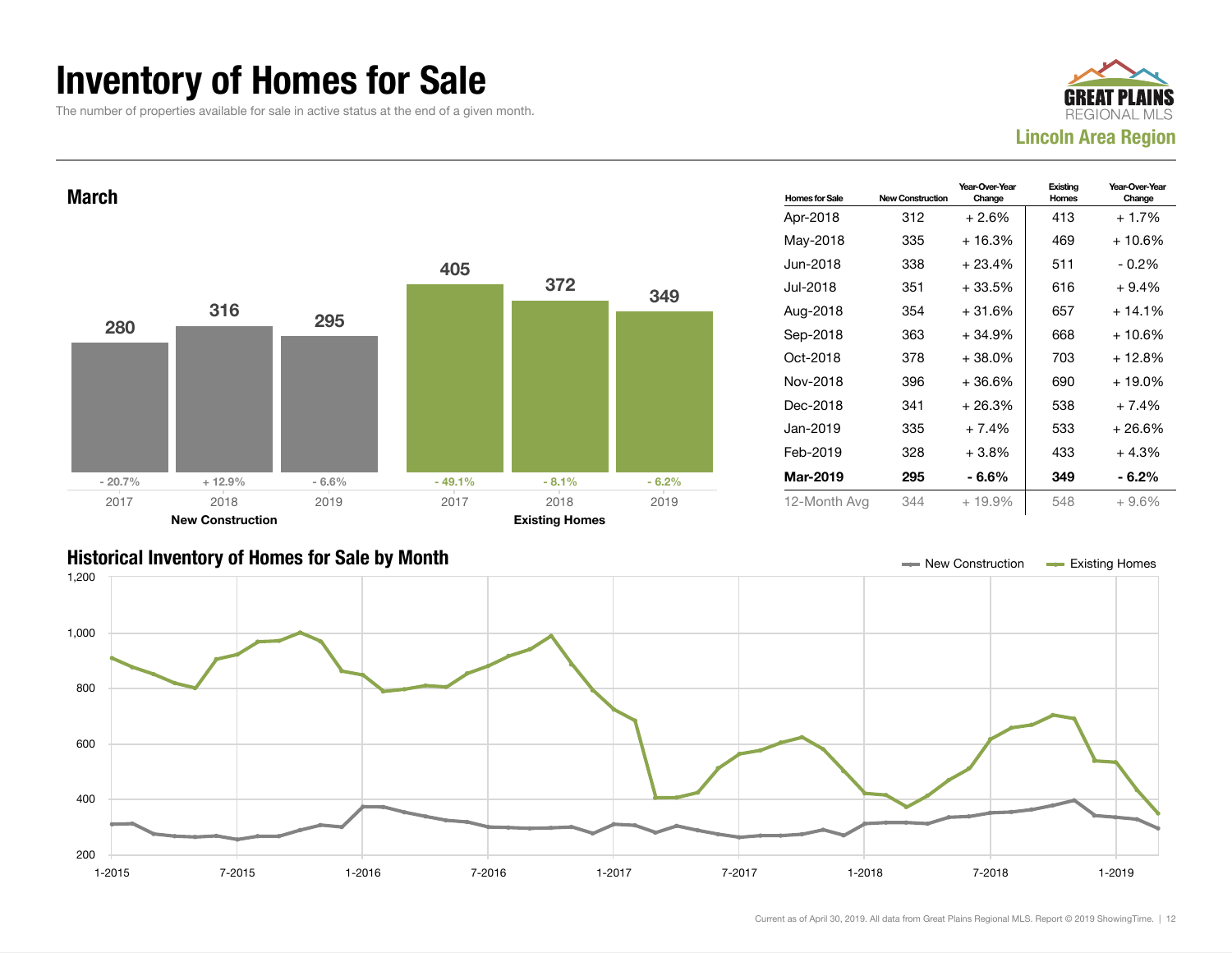### Months Supply of Inventory

The inventory of homes for sale at the end of a given month, divided by the average monthly pending sales from the last 12 months.





#### Historical Months Supply of Inventory by Month New York New York New York New York New Construction Access Existing Homes

| <b>Months Supply</b> | <b>New Construction</b> | Year-Over-Year<br>Change | Existing<br>Homes | Year-Over-Year<br>Change |
|----------------------|-------------------------|--------------------------|-------------------|--------------------------|
| Apr-2018             | 5.5                     | $+19.6%$                 | 1.3               | $0.0\%$                  |
| May-2018             | 5.8                     | $+28.9%$                 | 1.5               | $+15.4%$                 |
| Jun-2018             | 5.7                     | $+35.7%$                 | 1.6               | $0.0\%$                  |
| Jul-2018.            | 5.8                     | $+45.0%$                 | 2.0               | $+11.1%$                 |
| Aug-2018             | 5.7                     | $+35.7%$                 | 2.1               | + 16.7%                  |
| Sep-2018             | 5.9                     | $+40.5%$                 | 2.1               | $+10.5%$                 |
| Oct-2018             | 6.0                     | $+39.5%$                 | 2.2               | $+10.0\%$                |
| Nov-2018             | 6.3                     | $+37.0%$                 | 2.2               | + 22.2%                  |
| Dec-2018             | 5.4                     | $+22.7%$                 | 1.7               | $+6.3%$                  |
| Jan-2019             | 5.1                     | $0.0\%$                  | 1.7               | $+30.8\%$                |
| Feb-2019             | 5.1                     | $-3.8%$                  | 1.3               | $0.0\%$                  |
| <b>Mar-2019</b>      | 4.8                     | $-9.4\%$                 | 1.1               | $-8.3\%$                 |
| 12-Month Avg*        | 5.6                     | $+22.4%$                 | 1.7               | $+10.5%$                 |

\* Months Supply for all properties from April 2018 through March 2019. This is not the average of the individual figures above.